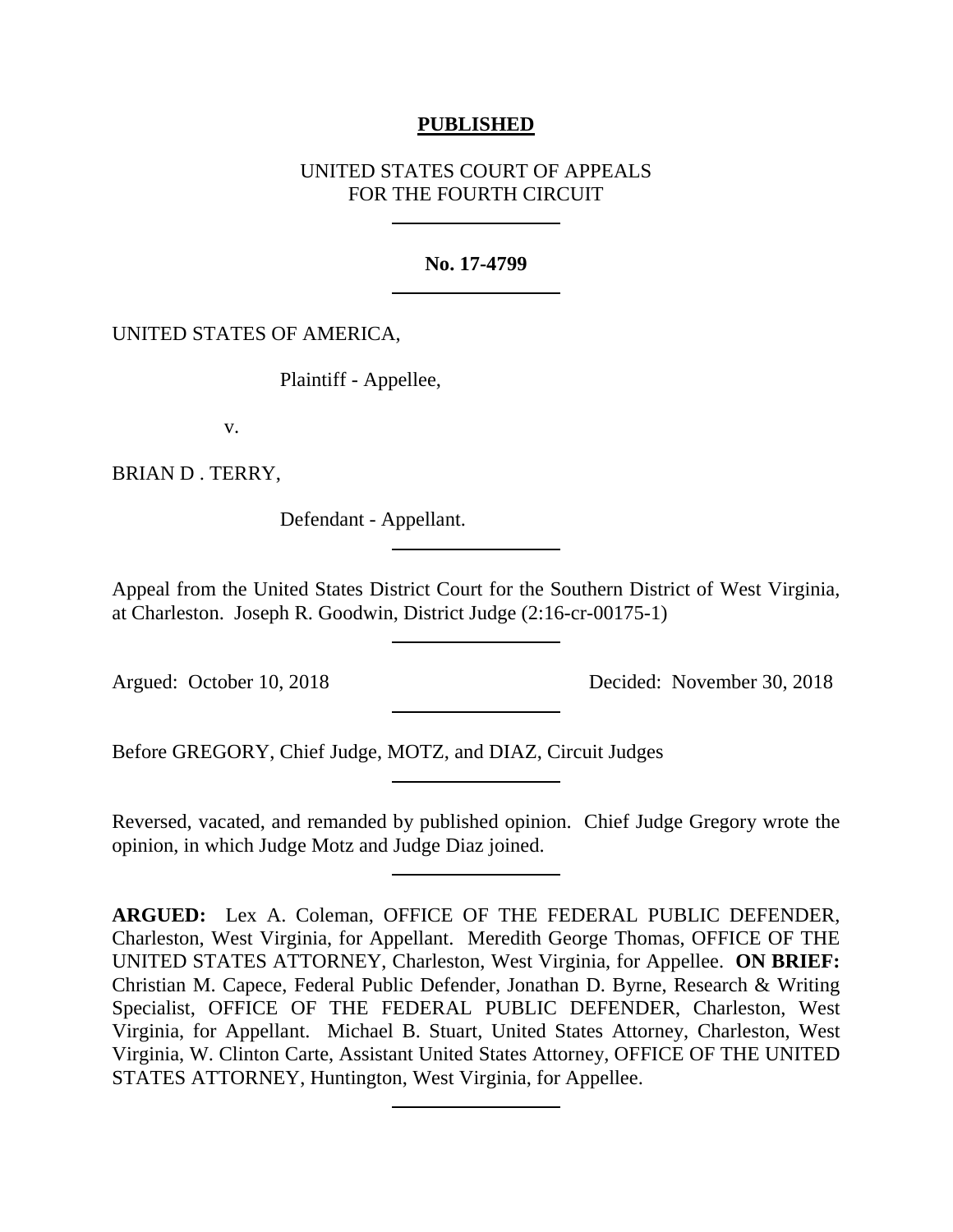#### GREGORY, Chief Judge:

Brian D. Terry appeals his conviction for possession of methamphetamine with the intent to distribute. *See* 21 U.S.C. § 841(a)(1). Terry challenges the district court's denial of his motion to suppress evidence seized during a traffic stop. Drug task force agents effectuated the stop through the illegal use of a global positioning system ("GPS") search. The district court found the agents committed a flagrant constitutional violation but ultimately denied Terry's motion to suppress for lack of standing. For the reasons below, we conclude that Terry had standing and that the discovery of the evidence seized during the traffic stop was not sufficiently attenuated from the unlawful GPS search to purge the taint of the unlawful search. We therefore reverse the district court's order denying Terry's motion to suppress, vacate Terry's conviction, and remand for further proceedings consistent with this opinion.

# I.

### A.

The parties do not dispute the facts underlying Terry's motion to suppress. The Metropolitan Drug Enforcement Network Team ("MDENT"), a drug task force operating in Charleston, West Virginia, started investigating Terry when an officer found remnants of drugs in trash placed outside of a residence associated with Terry. From this evidence and other information, an MDENT agent acquired a search warrant for Terry's residence. On April 18, 2016, agents saw Terry leave his residence driving a gold Kia Optima and followed him to a local store. Once Terry had parked, Corporal D.C. Johnson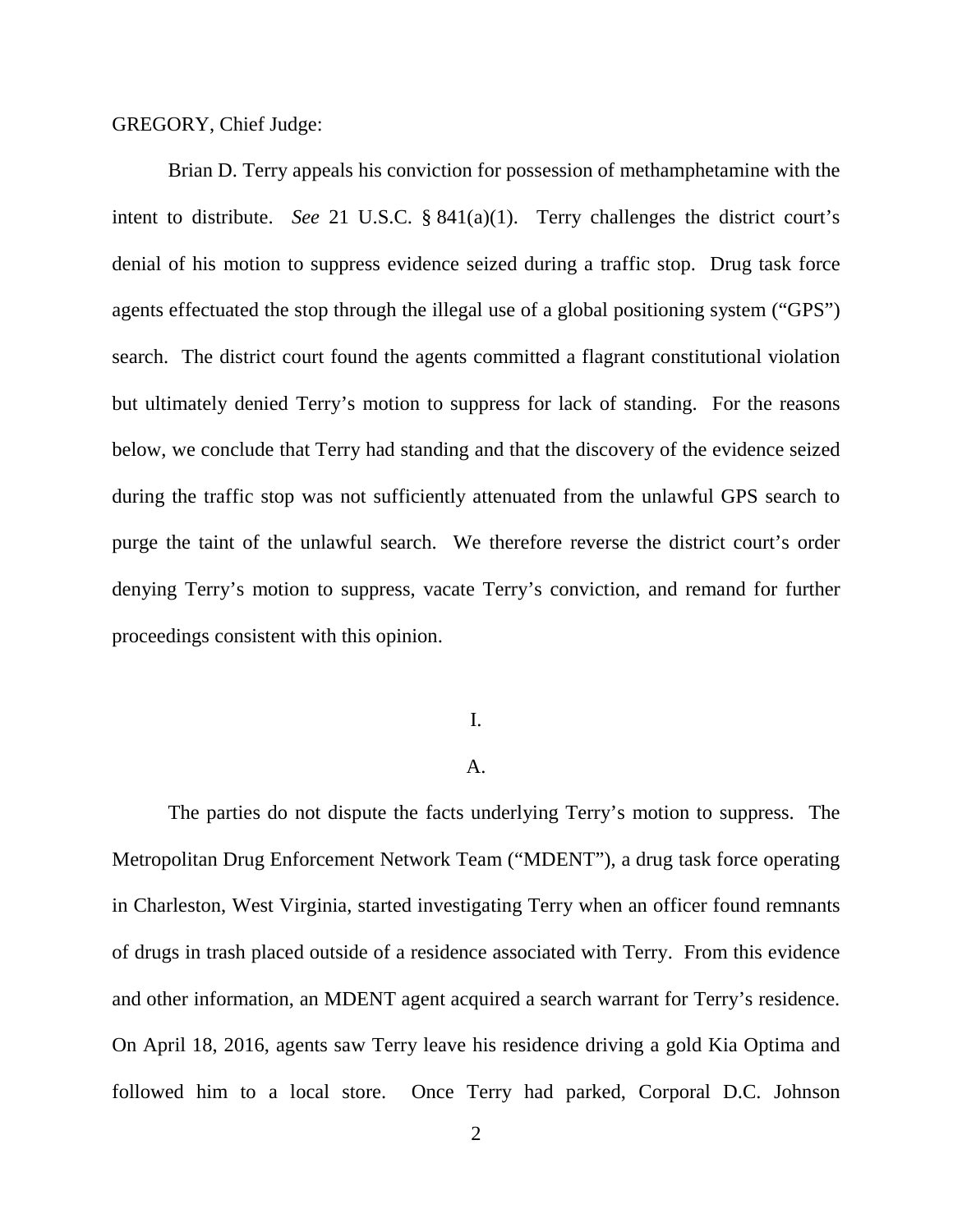approached the Kia and smelled marijuana. After speaking with Corporal Johnson, Terry turned over a small amount of marijuana and Corporal Johnson searched the car. Nothing further of interest was found, and Corporal Johnson wrote Terry a misdemeanor citation for the marijuana Terry had turned over. While Terry was speaking with Corporal Johnson, another MDENT agent surreptitiously placed a GPS tracker onto the Kia even though none of the agents had obtained a warrant to do so.

Following the interaction with the MDENT agents in the parking lot, Terry went with the agents back to his residence and allowed them to search there, but no contraband or other incriminating evidence was found. Afterwards, Corporal Johnson obtained a warrant from a local magistrate to "ping" Terry's cellphone and to place the GPS tracker on the Kia—the same car on which the agents had placed a GPS tracker earlier that day. Corporal Johnson did not inform the issuing magistrate that MDENT agents had already placed the GPS tracker on the vehicle.

On April 20, 2016, two days after the warrantless GPS search began, the agents relied solely on the GPS data to track the car to Columbus, Ohio, where they suspected Terry traveled to obtain drugs. By that time, the police were no longer obtaining "ping" data from Terry's cellphone, suggesting that the phone was turned off or disconnected. After the car returned to West Virginia, the officers began to follow the Kia and determined through "pacing" that the car was speeding at five miles above the posted speed limit of 45 miles per hour. After confirming through GPS data that the car was in fact speeding, the officers pulled the Kia over. Tamara Moore, the owner of the Kia, was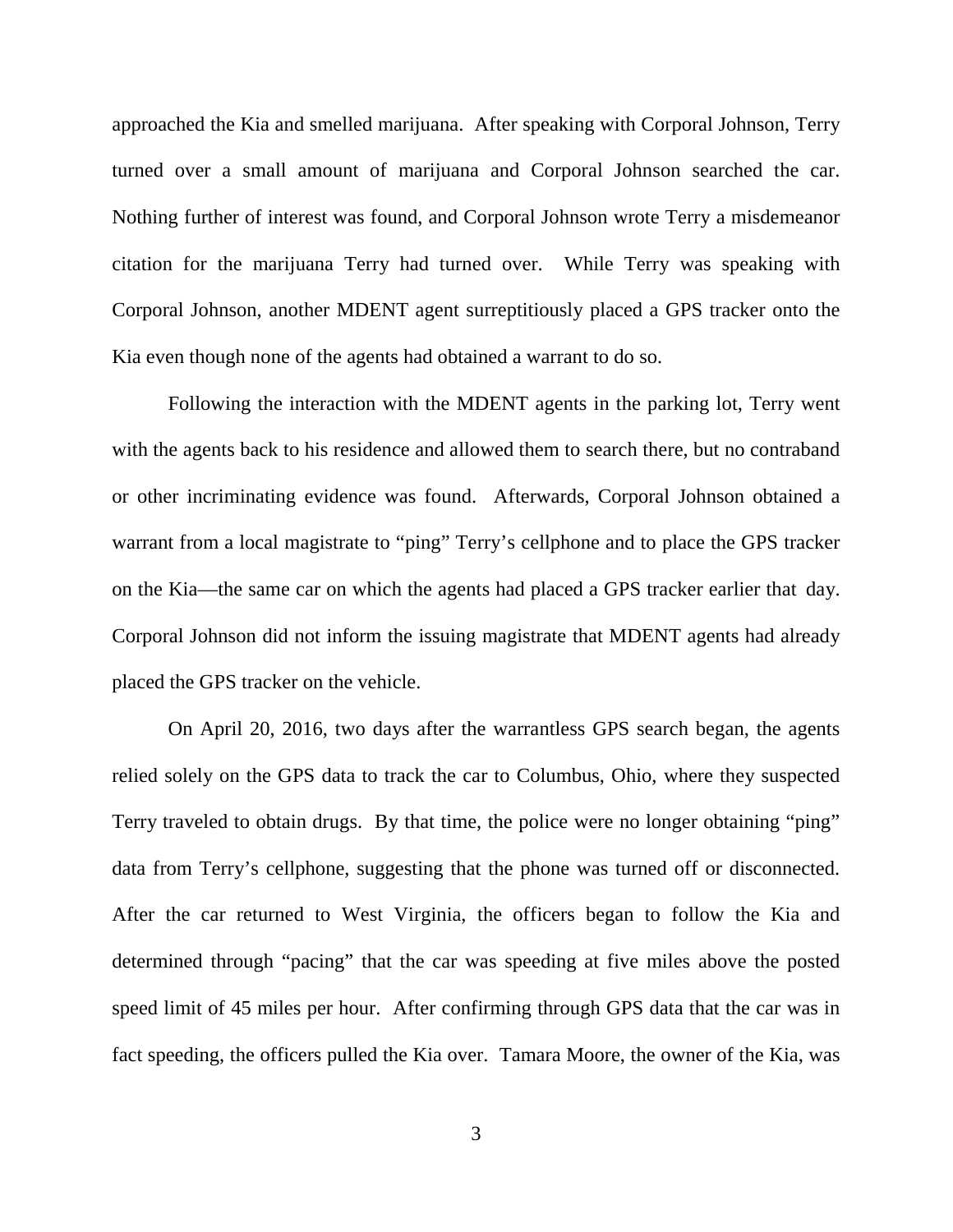driving at the time, and Terry was a passenger. Corporal Johnson wrote Moore a warning citation while another officer spoke with Terry. After the officer informed Corporal Johnson that he smelled marijuana, Corporal Johnson ordered Terry out of the car and performed a patdown of Terry. Johnson and the assisting officer discovered 195.5 grams of methamphetamine and 2.9 grams of marijuana on Terry's person.

### B.

Based on the drugs seized during the traffic stop, Terry was charged with possession with intent to distribute an unspecified quantity of methamphetamine. Terry filed a motion to suppress the methamphetamine and any other evidence derived from the traffic stop, arguing that the placement of the GPS tracker without a warrant violated the Fourth Amendment. At the suppression hearing, Corporal Johnson testified that he knew a warrant was required to place the GPS tracking device on the Kia. He further admitted that MDENT had affixed GPS trackers to cars without first obtaining a warrant in other instances as well. Corporal Johnson confirmed that he had no way of following the Kia on April 20, 2016, other than through use of the GPS tracker.

Although the district court found that MDENT's conduct constituted a flagrant constitutional violation, it nevertheless denied Terry's motion to suppress on the basis of standing. The district court reasoned that Terry had a possessory interest in the Kia when the MDENT agent attached the GPS tracker to the car, because he was driving the Kia at that time. However, because Terry had relinquished control over the Kia on the day of the traffic stop, the district court concluded that Terry lacked standing to challenge the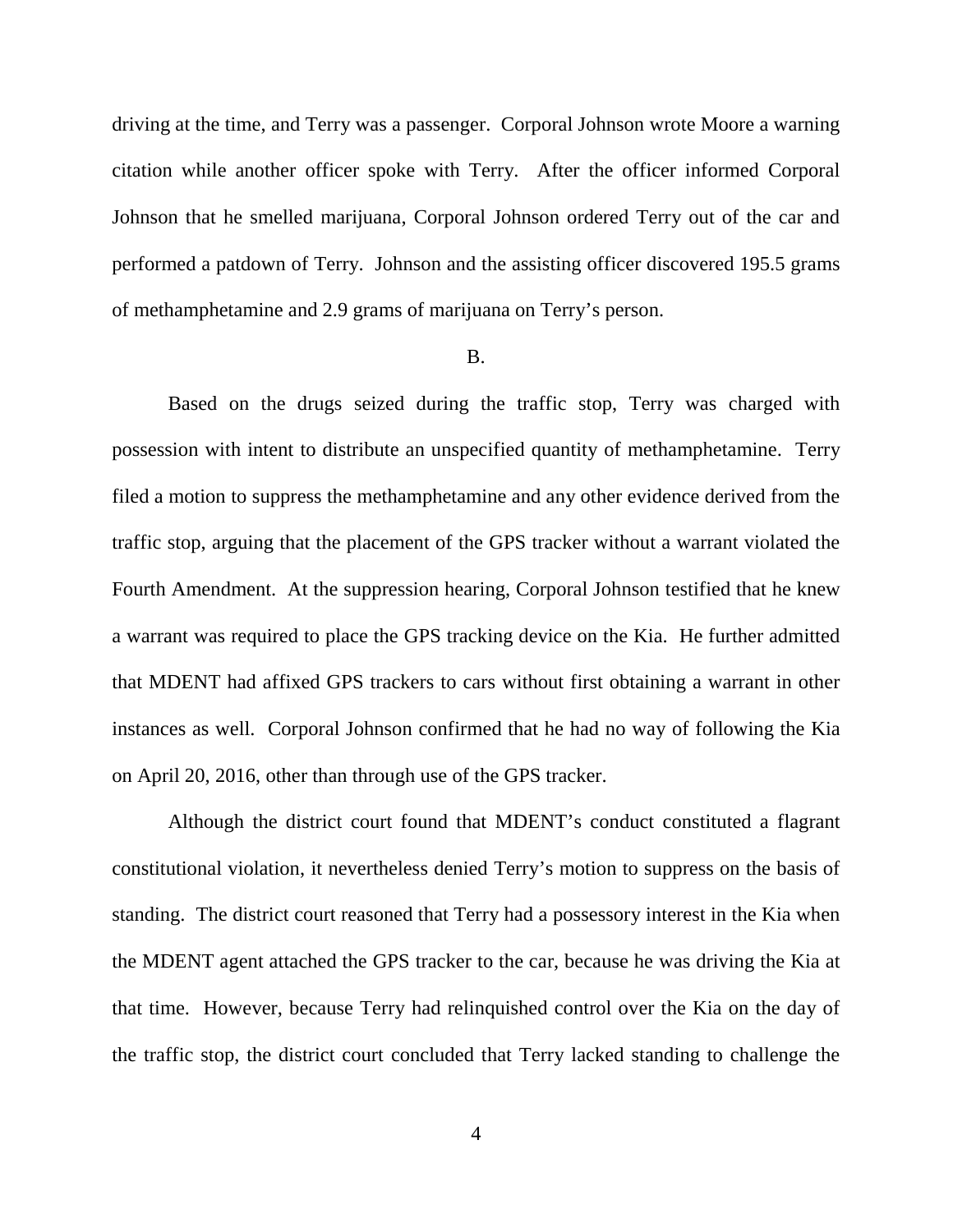GPS search of the Kia on that day. Terry filed a motion to reconsider the district court's ruling and submitted evidence that Terry regularly used the Kia and kept the Kia at his residence. The district court denied Terry's motion to reconsider.

Following the denial of the motion to suppress but before the district court ruled on Terry's motion for reconsideration, a federal grand jury returned a superseding indictment charging Terry with possession with intent to distribute 50 grams or more of methamphetamine. Terry filed a motion to dismiss the superseding indictment, which the district court denied. After trial, a jury convicted Terry of the offense charged in the superseding indictment. The district court sentenced Terry to a term of 156 months in prison, followed by a 5-year term of supervised release. Terry timely appeals his conviction.

#### II.

In considering the denial of a motion to suppress, we review a district court's legal conclusions *de novo* and its factual findings for clear error. *United States v. Perkins*, 363 F.3d 317, 320 (4th Cir. 2004). We construe the evidence in the light most favorable to the Government. *Id.*

#### III.

As an initial matter, Terry argues that the district court erred in finding that he did not have standing to challenge the MDENT agents' GPS search of the Kia. The Government concedes error on this point, and we agree. Terry has standing to move for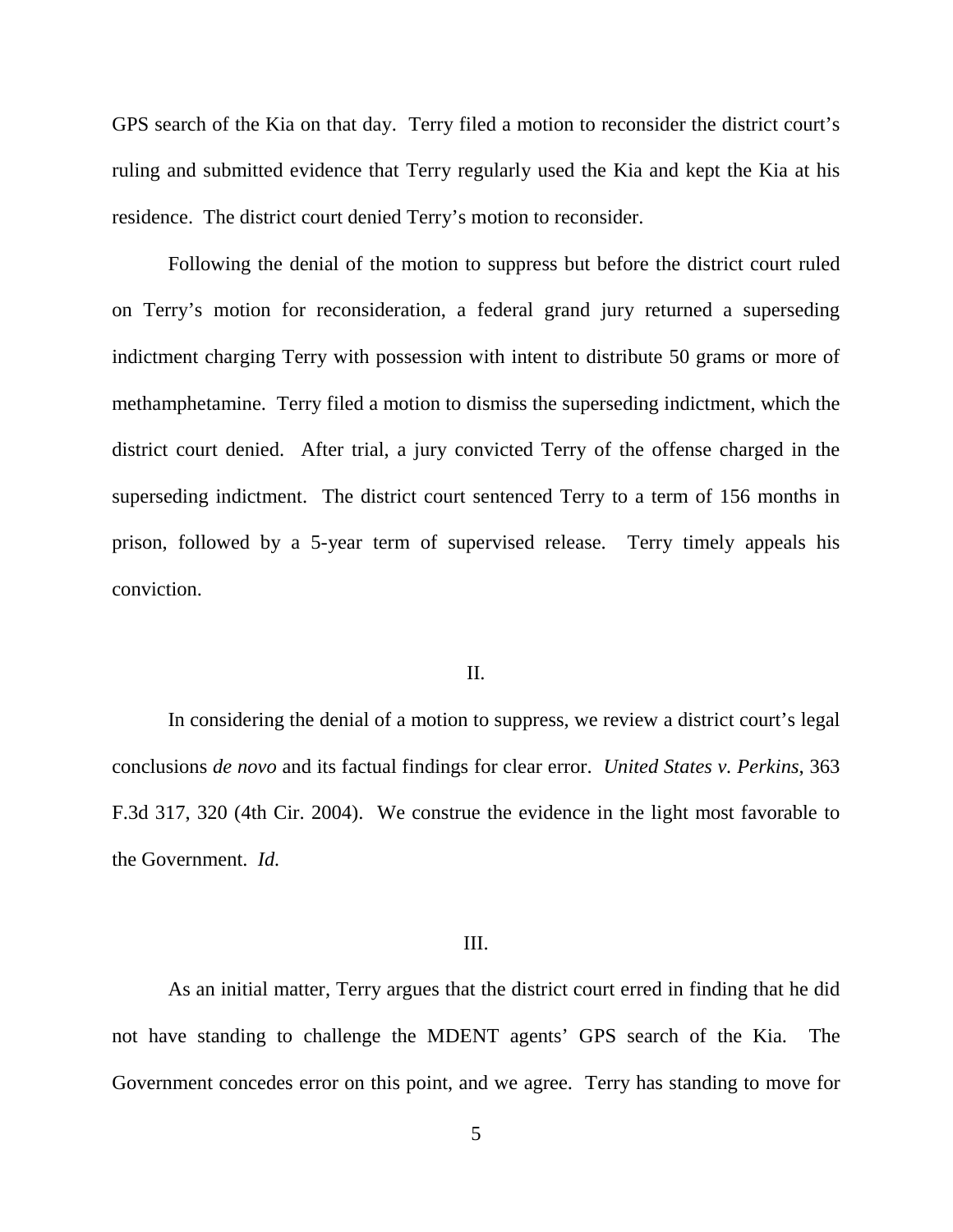suppression of the evidence that resulted from the illegal GPS search, because he was the driver of the Kia when officers surreptitiously placed the GPS device on the vehicle on April 18, 2016. *See United States v. Rusher*, 966 F.2d 868, 874 (4th Cir. 1992) (holding that defendant, though not the owner of a vehicle, had standing to challenge the search of the vehicle where he was the driver and no evidence in the record tended to show that he was illegitimately in possession of the vehicle).

The district court's holding that Terry did not have standing to move for suppression of the evidence seized during the traffic stop on April 20, 2016, ignores the basic principle underlying the "fruit of the poisonous tree" doctrine: defendants may seek to suppress not only evidence obtained as a direct result of an illegal search but also evidence later discovered as a result of that search. *See Utah v. Strieff*, 136 S. Ct. 2056, 2061 (2016); *United States v. Oscar-Torres*, 507 F.3d 224, 227 (4th Cir. 2007). Having found that Terry has standing to challenge the warrantless GPS search, we now turn to the question of whether the evidence later discovered as a result of that search should have been suppressed as fruit of the poisonous tree.

In general, evidence discovered as a result of a Fourth Amendment violation is subject to suppression under the exclusionary rule. *United States v. Andrews*, 577 F.3d 231, 235 (4th Cir. 2009). However, not all such evidence is inadmissible. *Oscar-Torres*, 507 F.3d at 227. Evidence derived from an illegal search may be admissible depending upon "whether, granting establishment of the primary illegality, the evidence to which instant objection is made has been come at by exploitation of that illegality or instead by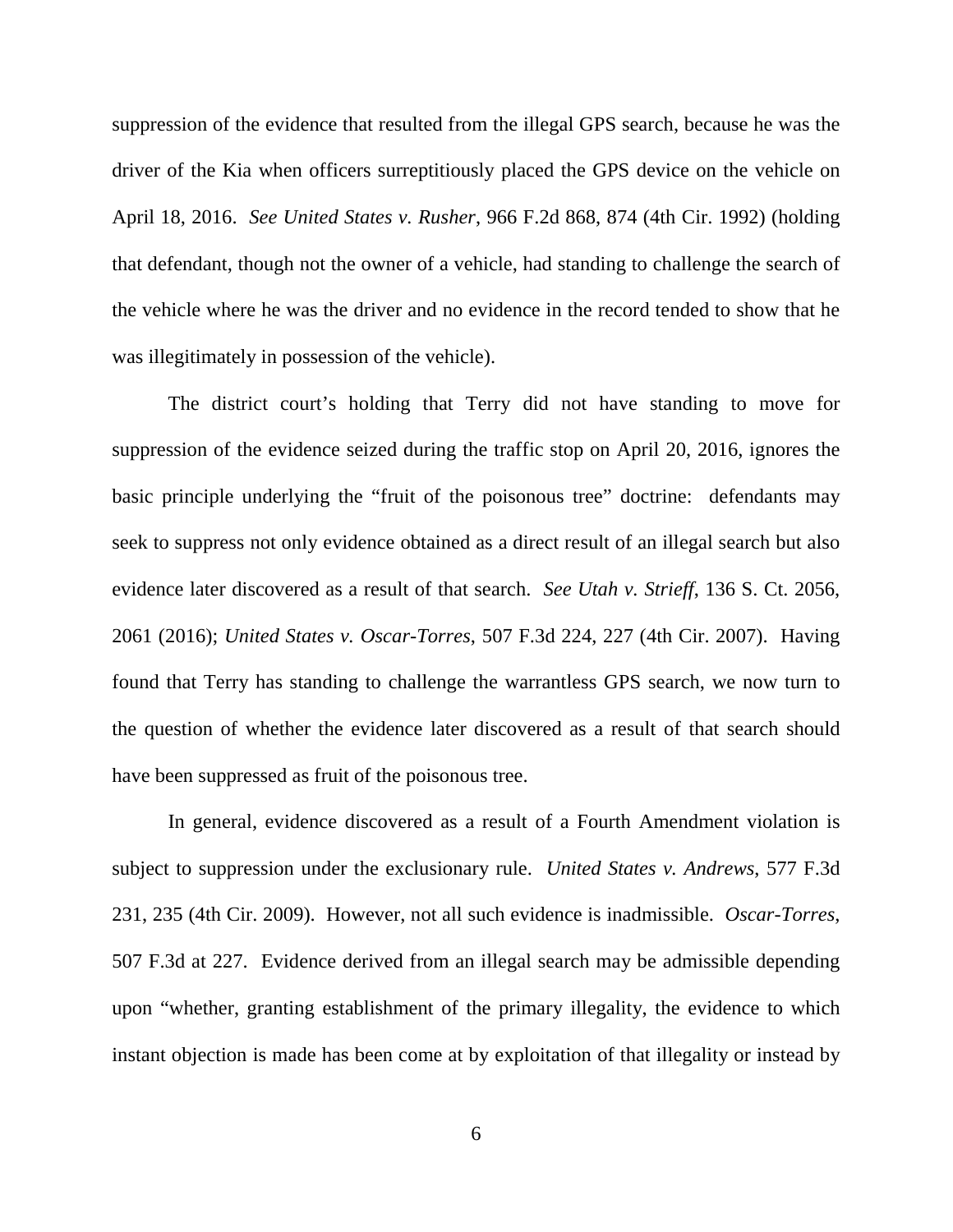means sufficiently distinguishable to be purged of the primary taint." *Id.* (citing *Wong Sun v. United States*, 371 U.S. 471, 488 (1963)). "Thus, where there is sufficient attenuation between the unlawful search and the acquisition of evidence, the 'taint' of that unlawful search is purged." *United States v. Gaines*, 668 F.3d 170, 173 (4th Cir. 2012).

In determining whether the taint of the illegal search is purged, we evaluate the three factors articulated in *Brown v. Illinois*, 422 U.S. 590, 603-04 (1975). First, we look to the "temporal proximity" between the unconstitutional conduct and the discovery of the evidence to determine how closely the discovery of the evidence followed the unconstitutional search. *Id.* at 603. Second, we consider the presence of intervening circumstances. *Id.* at 603–04. Third and "particularly" significant, we examine "the purpose and flagrancy of the official misconduct." *Id.* at 604; *see also Strieff*, 136 S. Ct. at 2062; *Gaines*, 668 F.3d at 173. "Evidence is admissible when the connection between unconstitutional police conduct and the evidence is remote or has been interrupted by some intervening circumstance, so that the interest protected by the constitutional guarantee that has been violated would not be served by suppression of the evidence obtained." *Strieff*, 136 S. Ct. at 2061 (internal citation and quotation marks omitted).

In this case, we must determine whether there is sufficient attenuation between the unlawful GPS search and the discovery of the drugs. The government argues that the intervening act of speeding purged the taint of the warrantless GPS search. Terry, by contrast, argues that the taint of the warrantless search was not purged, especially given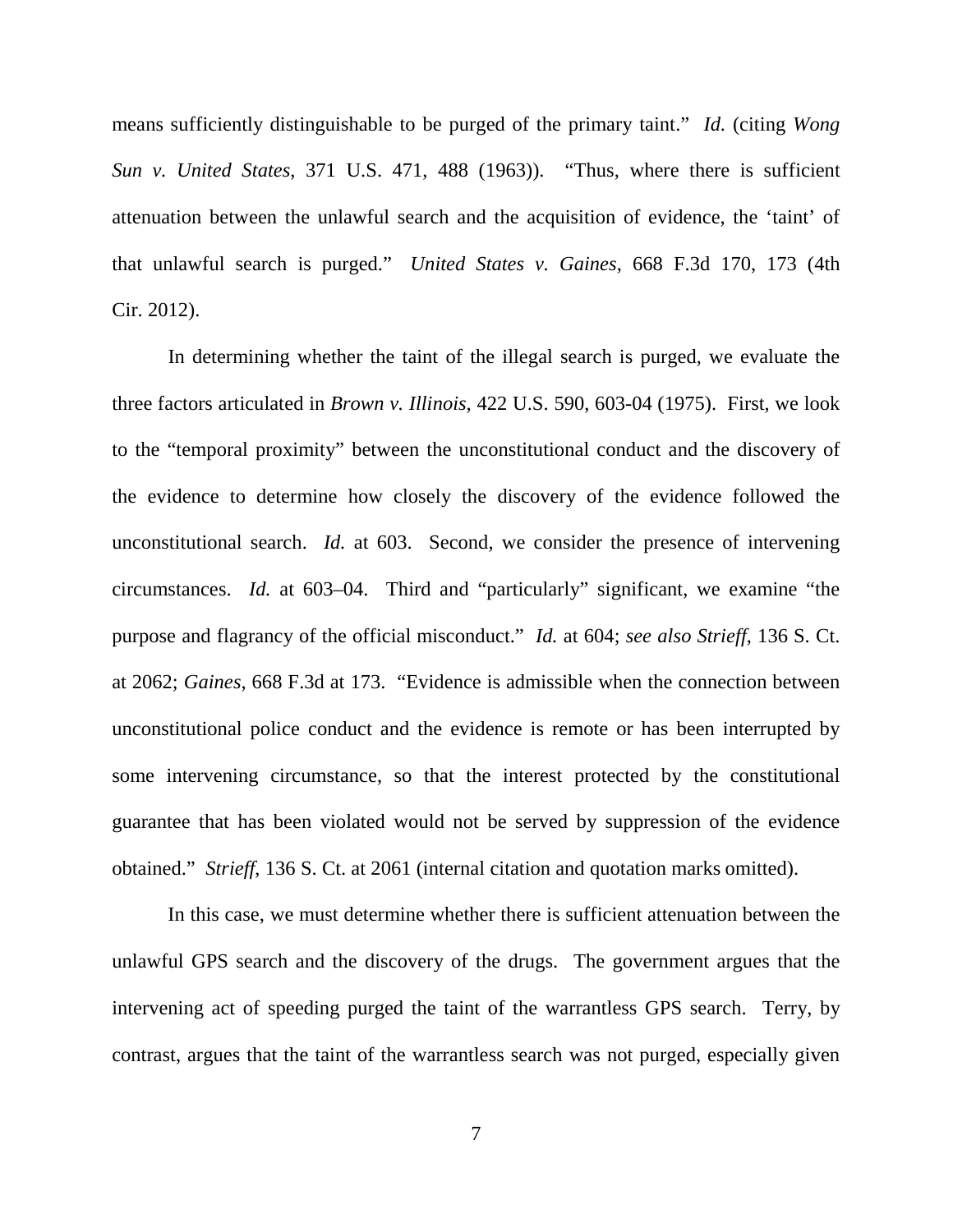the flagrancy of the constitutional violation, and that the evidence should be suppressed. We agree with Terry.

The attenuation factors set forth by the Supreme Court in *Brown v. Illinois*  strongly favor suppression here. First, as to temporal proximity, a mere two days passed between the unlawful placement of the GPS tracker and the discovery of the evidence an insubstantial amount of time, as the Government concedes. *See Strieff*, 136 S. Ct. at 2062 ("Our precedents have declined to find that this factor favors attenuation unless 'substantial time' elapses between an unlawful act and when the evidence is obtained." (internal citation omitted)); *accord United States v. Najjar*, 300 F.3d 466, 478 (4th Cir. 2002) (finding a period of weeks to be an insubstantial amount of time in the context of the attenuation analysis).

Second, even if the illegal conduct in this case—driving five miles above the speed limit—was an intervening circumstance, this would favor the Government only slightly. The Government admits that the agents used the illegally obtained GPS data to confirm the speed of the Kia after first "pacing" the vehicle, calling into question whether the agents had probable cause for the traffic stop absent the unlawful GPS search. We can assume without deciding that the agents independently had probable cause, such that the speeding infraction constituted an intervening circumstance that was unconnected with the GPS search. Regardless, the other attenuation factors substantially outweigh this minor infraction.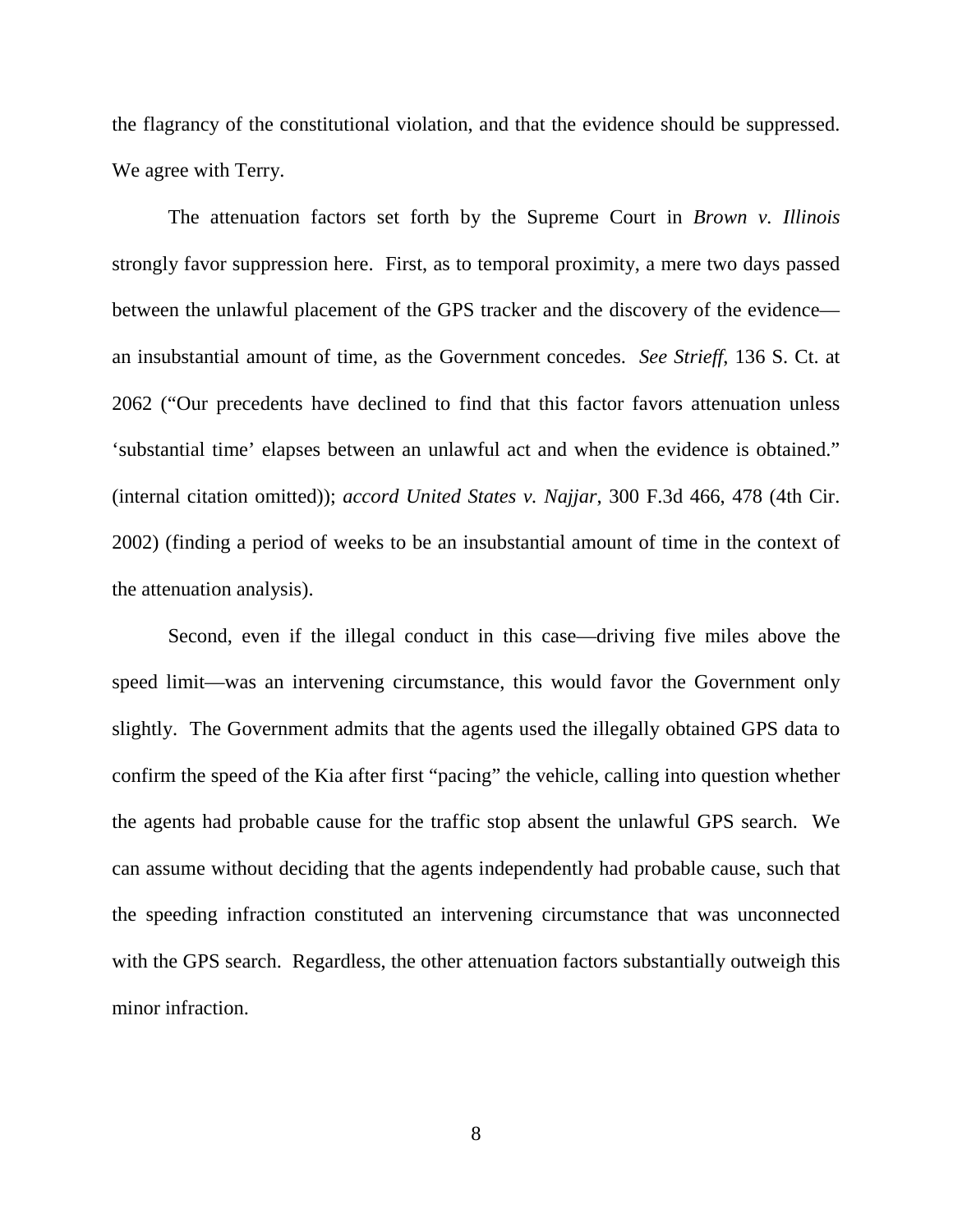Third, and "particularly" important, the constitutional violation here was flagrant. The exclusionary rule exists to deter police misconduct, and the third attenuation factor "reflects that rationale by favoring exclusion only when the police misconduct is most in need of deterrence—that is, when it is purposeful or flagrant." *Strieff*, 136 S. Ct. at 2063. The undisputed evidence here amply supports the district court's conclusion that the agents' misconduct was not simply the result of mistake or ignorance of the law but instead constituted a flagrant disregard for the well-established warrant requirement set forth by the Supreme Court in *United States v. Jones*. *See* 565 U.S. 400, 404 (2012) (holding installation of a tracking device on vehicle to be a search under the Fourth Amendment). Indeed, Corporal Johnson testified that he knew a warrant was required for the tracking device when he placed it on the Kia, and despite this knowledge, he failed to inform the magistrate that he had already placed the GPS tracker before applying for the warrant—a practice that had occurred in other cases. The exclusionary rule exists to deter exactly this type of official misconduct.

The agents' purposeful disregard for the warrant requirement in this case renders wholly unavailing the government's attempts to reframe the agents' misconduct as justified by exigency or mere mistake. The flagrancy of the official misconduct also readily distinguishes this case from the unpublished decision cited by the Government in support of its attenuation argument, *United States v. Richard*, 528 F. App'x 323 (4th Cir. 2013) (finding no flagrancy where officers conducted warrantless GPS search before the Supreme Court's decision in *United States v. Jones* and determining there was sufficient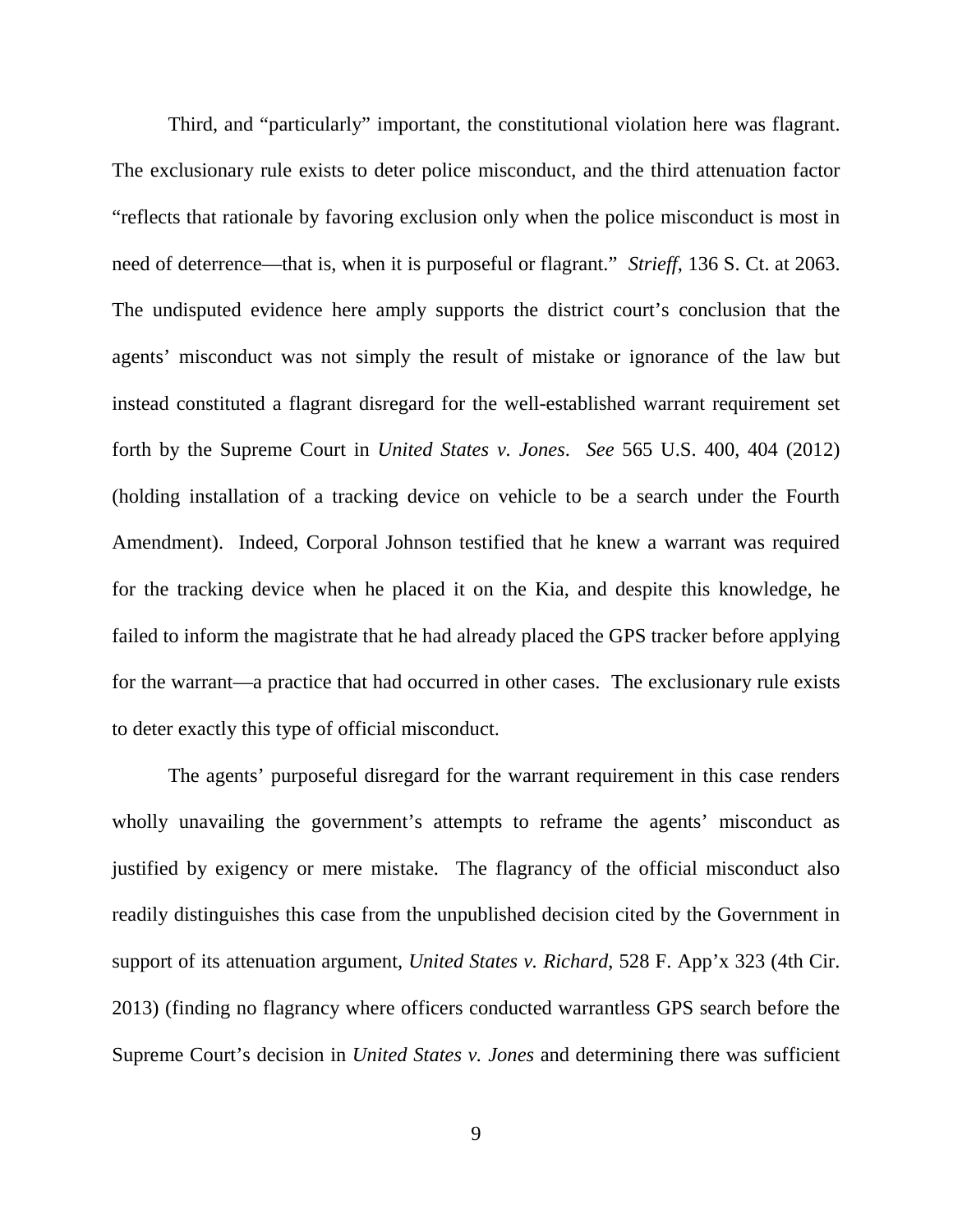attenuation between the official misconduct and discovery of evidence). Because the attenuation factors all weigh in favor of suppression here, and especially considering the flagrancy of the official misconduct, we hold that the evidence discovered as a result of the GPS search is fruit of the poisonous tree and should have been suppressed.

Contrary to the government's assertion, our holding in *United States v. Sprinkle*, 106 F.3d 613 (4th Cir. 1997), does not compel a different result. In *Sprinkle*, we held that a defendant was not entitled to suppression of the firearm he used to shoot at police officers, even though the officers had unlawfully stopped him without reasonable suspicion. 106 F.3d at 619. Our decision in *Sprinkle* is readily distinguishable from the case before us here.

First, unlike the officers in *Sprinkle*, who happened upon the defendant in the course of their neighborhood patrol and decided to conduct an investigative stop, *see id.* at 616, the agents here sought out and followed the Kia using the illegally placed GPS tracker. Indeed, Corporal Johnson testified that he could not have observed the traffic violation or initiated the traffic stop but for the GPS data. Second, unlike the minor speeding violation observed by the agents here and confirmed by the GPS tracker, the shooting in *Sprinkle* was "entirely unconnected" with the illegal stop. *See Strieff*, 136 S. Ct. at 2062 (finding an outstanding warrant to constitute an intervening circumstance because it was "entirely unconnected" with the illegal stop and predated the officer's investigation). Here, the traffic violation was not "entirely unconnected" with the illegal GPS search. In fact, the speeding violation was confirmed by—and intimately tied to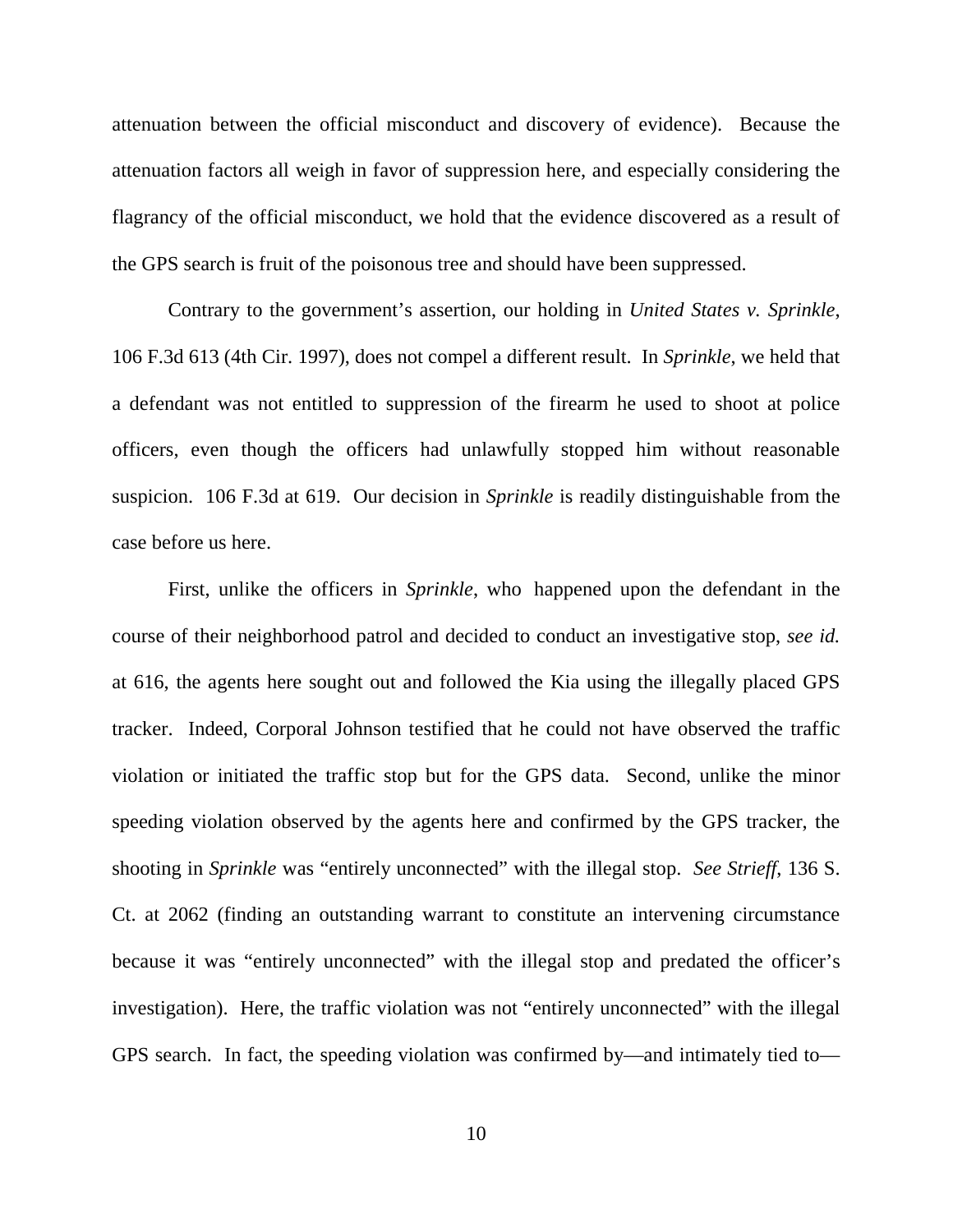the illegal GPS search. Third, we expressed concern in *Sprinkle* that the defendant would have avoided the consequences of the serious intervening criminal activity if the weapon had been suppressed. *See* 106 F.3d at 619. Here, there is no indication in the record that the consequences of the speeding infraction would have been avoided were the methamphetamine to be suppressed. Thus, the policy concerns animating our decision in *Sprinkle* simply are not present here.

Finally, contrary to the government's position, our decision in *Sprinkle* did not and could not establish a bright-line rule that *any* illegal conduct by a defendant will inevitably attenuate the taint of a Fourth Amendment violation. It is true that a suspect's commission of a new, distinct crime as serious as striking a law enforcement officer, aiming a gun at police, or shooting a firearm will virtually always constitute a severe intervening circumstance that breaks the causal chain. *See id.* at 619, 619 n.4. But as the Supreme Court's fact-intensive analysis in *Strieff* demonstrates, a proper attenuation analysis requires a case-specific balancing of the circumstances in light of the objectives of the exclusionary rule. We therefore reject the Government's attempt to ossify *Sprinkle*  into an inflexible maxim.

The attenuation exception to the exclusionary rule applies when the nexus between the government's illegal conduct and the evidence is so weak that the taint of the illegality is dissipated. *Segura v. United States*, 468 U.S. 796, 805 (1984). Because the nexus between the agents' illegal conduct and the evidence is strong, and considering the flagrancy of the constitutional violation in this case, we find that the discovery of the